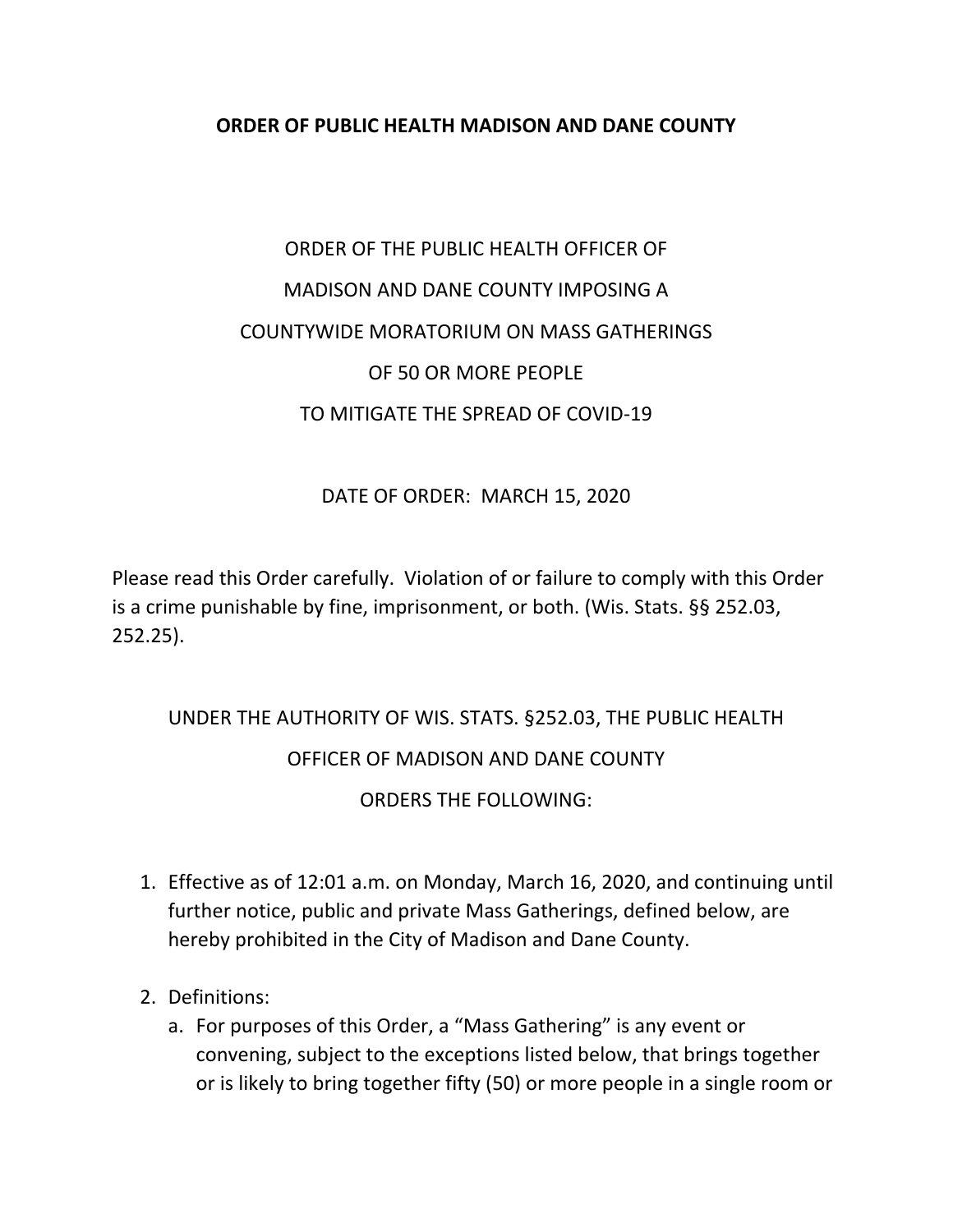single confined or enclosed space at the same time, such as, by way of example and without limitation, public schools, private schools, charter schools, an auditorium, stadium, arena, conference room, meeting hall, theater, movie theater, exhibition center, museum, taverns, health/fitness and recreational centers, licensed pools, place of worship and religious gathering centers, and any other space where people are present and they are within arm's length of one another for more than ten (10) minutes.

- b. The locations listed below are not included in the definition of "Mass Gathering". This exemption does not apply to meeting facilities, conference rooms, event spaces or banquet halls within these locations.
	- (i) Dane County Regional Airport;
	- (ii) Public, private, and charter schools except for noninstructional purposes, such as medication pickup, childcare services, providing meals, and when operating as polling places;
	- (iii) Childcare locations (including those that operate within a facility that is otherwise prohibited);
	- (iv) Hotels and motels as long as the restaurant guidelines, listed below in sub. xiv, are followed;
	- (v) Correctional facilities;
	- (vi) Shelter facilities, including day centers, for individuals and families;
	- (vii) Detoxification center;
	- (viii) Residential buildings;
	- (ix) Shopping malls and other retail establishments where large numbers of people are present but are generally not within arm's length of one another for more than ten (10) minutes;
	- (x) Hospitals, medical facilities, and pharmacies;
	- (xi) Long‐term care facilities as long as the guidelines listed below are followed:
		- a. Restrict all visitation except for compassionate care situations, such as end of life situations;
		- b. Restrict all volunteers and non-essential Healthcare Personnel (HCP);
		- c. Cancel all group activities and communal dining; and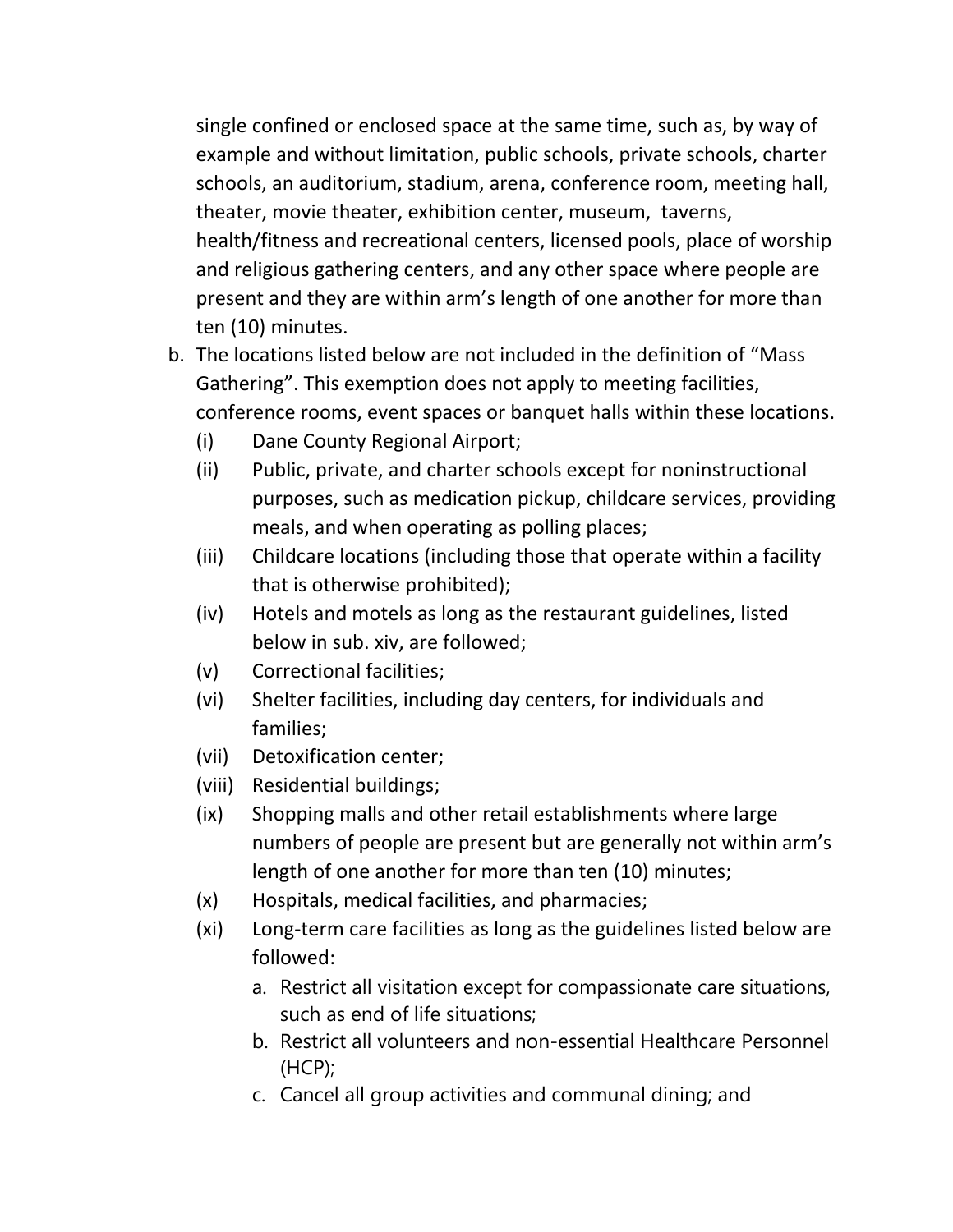- d. Implement active screening of residents and HCP for fever and respiratory symptoms.
- (xii) Libraries;
- (xiii) Senior Centers only for the service of meals as long as the guidelines listed below are followed:
	- a. Preserve social distancing of six (6) feet between tables, booths, bar, stools, and ordering counters;
	- b. Cease self‐service operations of salad bars and buffets; and
	- c. Prohibit consumers from self‐dispensing all unpackaged foods.
- (xiv) Restaurants as long as the guidelines listed below are followed:
	- a. Operate at fifty (50) percent of seating capacity;
	- b. Preserve social distancing of six (6) feet between tables, booths, bar stools, and ordering counters;
	- c. Cease self‐service operations of salad bars and buffets; and
	- d. Prohibit customers from self‐dispensing all unpackaged food.
- (xv) Retail food establishments (grocery stores, convenience stores, farmer's markets) as long as the guidelines listed below are followed:
	- a. If seating is offered, must operate at fifty (50) percent of seating capacity;
	- b. Preserve social distancing of six (6) feet between tables, booths, bar stools, and ordering counters;
	- c. Cease self‐service operations of salad bars and buffets; and
	- d. Prohibit customers from self‐dispensing all unpackaged food.
- (xvi) Office spaces; and
- (xvii) Public transportation.
- c. Events or convenings that bring together or are likely to bring together fifty (50) or fewer people in a single room or single confined or enclosed space at the same time, except for must comply with the following:
	- (i) Operate at fifty (50) percent of seating capacity; and
	- (ii) Preserve social distancing of six (6) feet between people.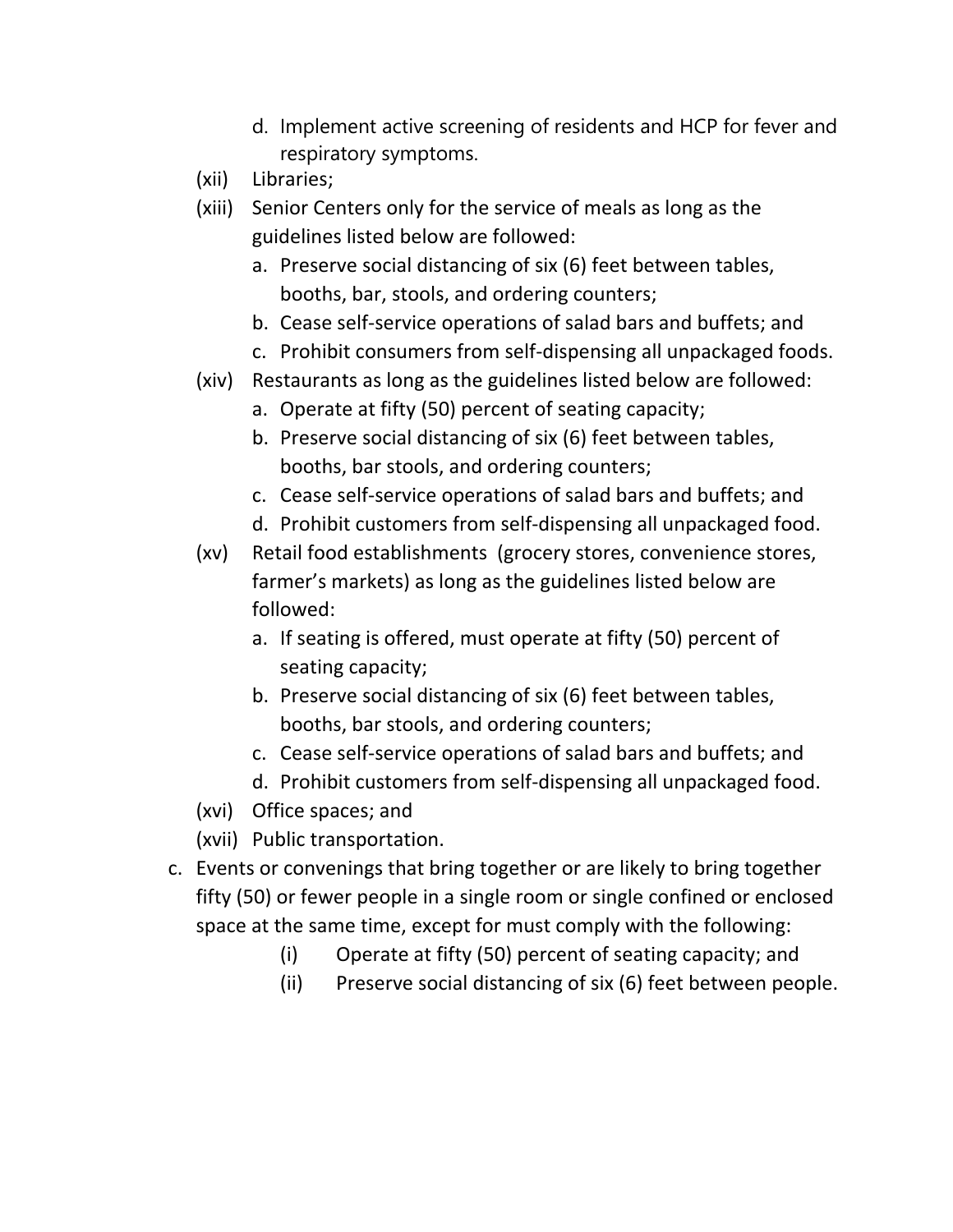- 3. This Order is issued based on evidence of increasing transmission of COVID‐ 19, scientific evidence regarding the most effective approaches to slow the transmission of communicable diseases generally and COVID‐19 specifically, and best practices as currently known and available to protect vulnerable members of the public from avoidable risk of serious illness or death resulting from exposure to COVID‐19. Although most people who contract COVID‐19 do not become seriously ill, people with mild symptoms and asymptomatic people with COVID‐19 may place other vulnerable members of the public at significant risk.
- 4. This Order will reduce the likelihood that many people will be exposed to COVID‐19 at a single event, and will thereby slow the spread of COVID‐19 within the City of Madison and Dane County. By reducing the spread of COVID‐19, this Order will help preserve critical and limited healthcare capacity.
- 5. This Order is issued in light of the existence of several cases of COVID‐19 within Dane County, including a significant and increasing number of assumed cases of community transmission nationwide.
- 6. This Order is issued to prevent circumstances often present in mass gatherings that may exacerbate the spread of COVID‐19, such as: the increased likelihood that mass gatherings will attract people from broad geographic areas who could be infected; the prolonged time period in which large numbers of people are in close proximity and could be exposed to COVID‐19; and the difficulty in tracing exposure when large numbers of people attend a single event.
- 7. This Order comes after the release of substantial guidance from the Wisconsin Department of Health Services, the Centers for Disease Control and Prevention, and other public health officials throughout the United States and around the world.
- 8. The Public Health Officer will continue to assess the quickly evolving situation and may modify this Order, or issue additional Orders, related to